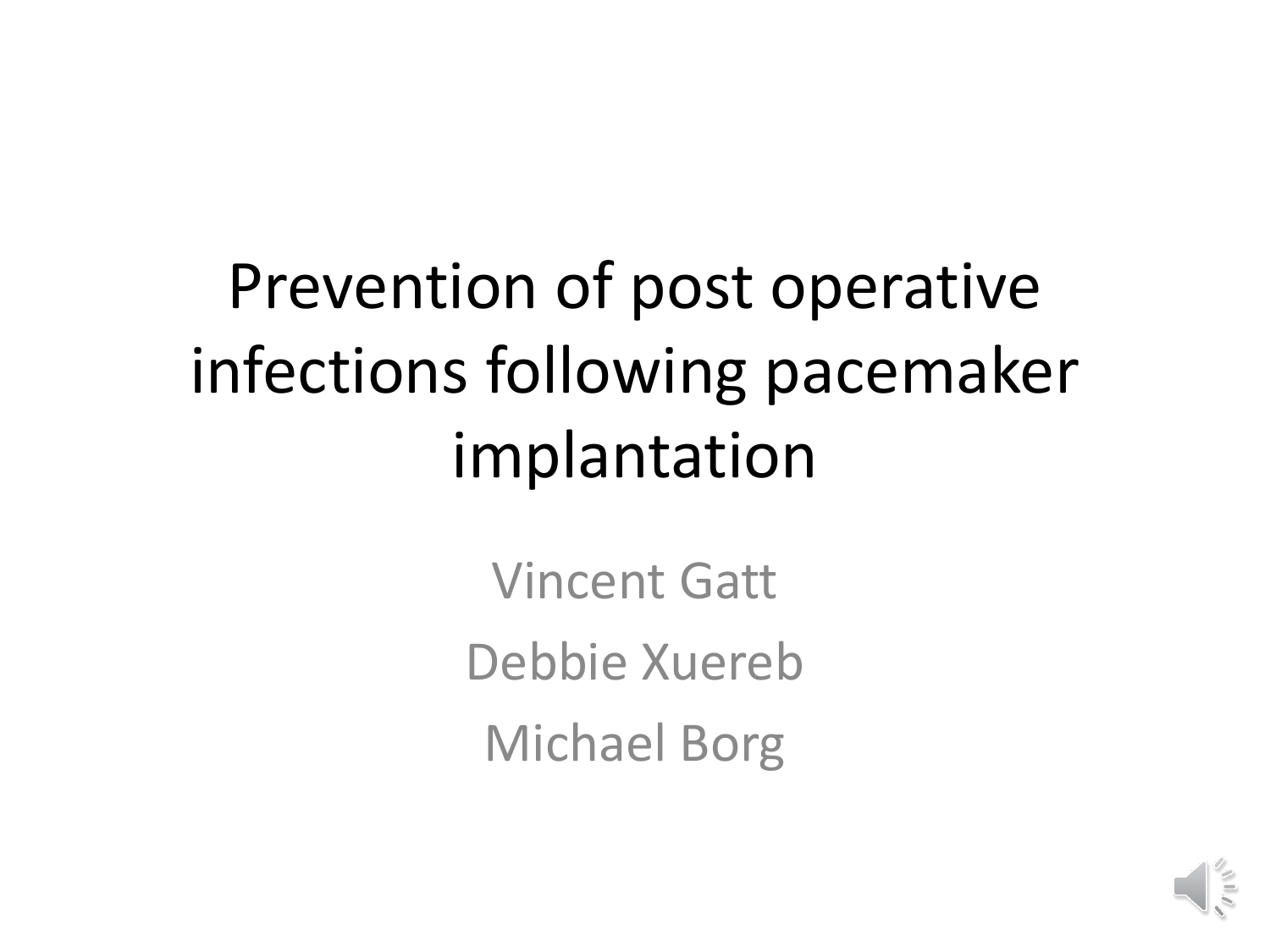

### **HOSPITAL INFECTION CONTROL POLICY**

**Policy no: ICU05Pol2013v01.0** 

## **Infection Prevention Policy for device implantation procedure at Mater Dei Hospital Cardiac Catheterisation Suite**

Kura >> Policies>>Infection Control Unit>> Infection Prevention Policy for device implantation procedure at MDH Cardiac Catheterisation Suite

Also from Infection Control Unit (Infection Control Unit yellow icon on desktop)

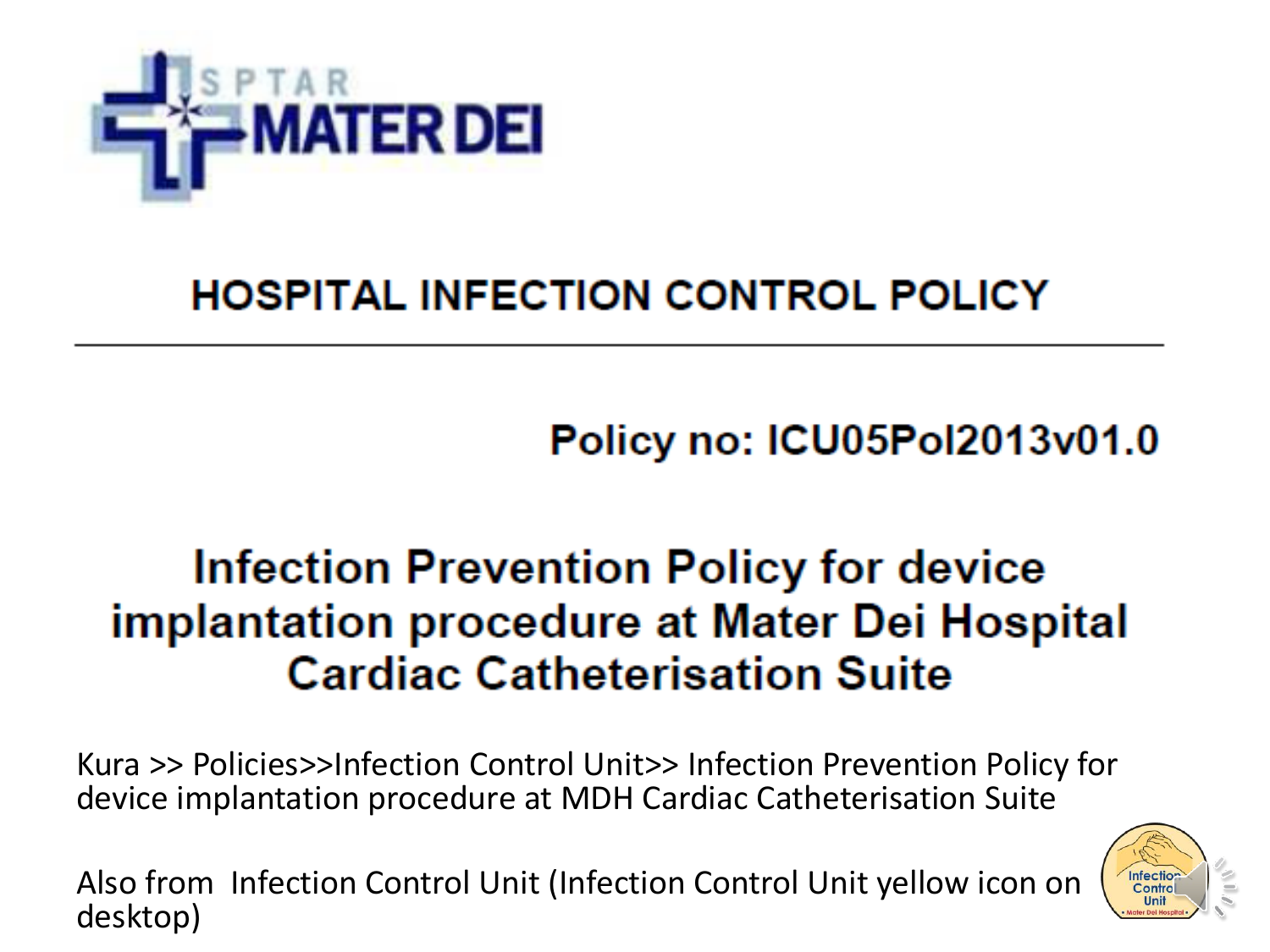

## **MRSA PREVENTION & ANTIBIOTIC PROPHYLAXIS**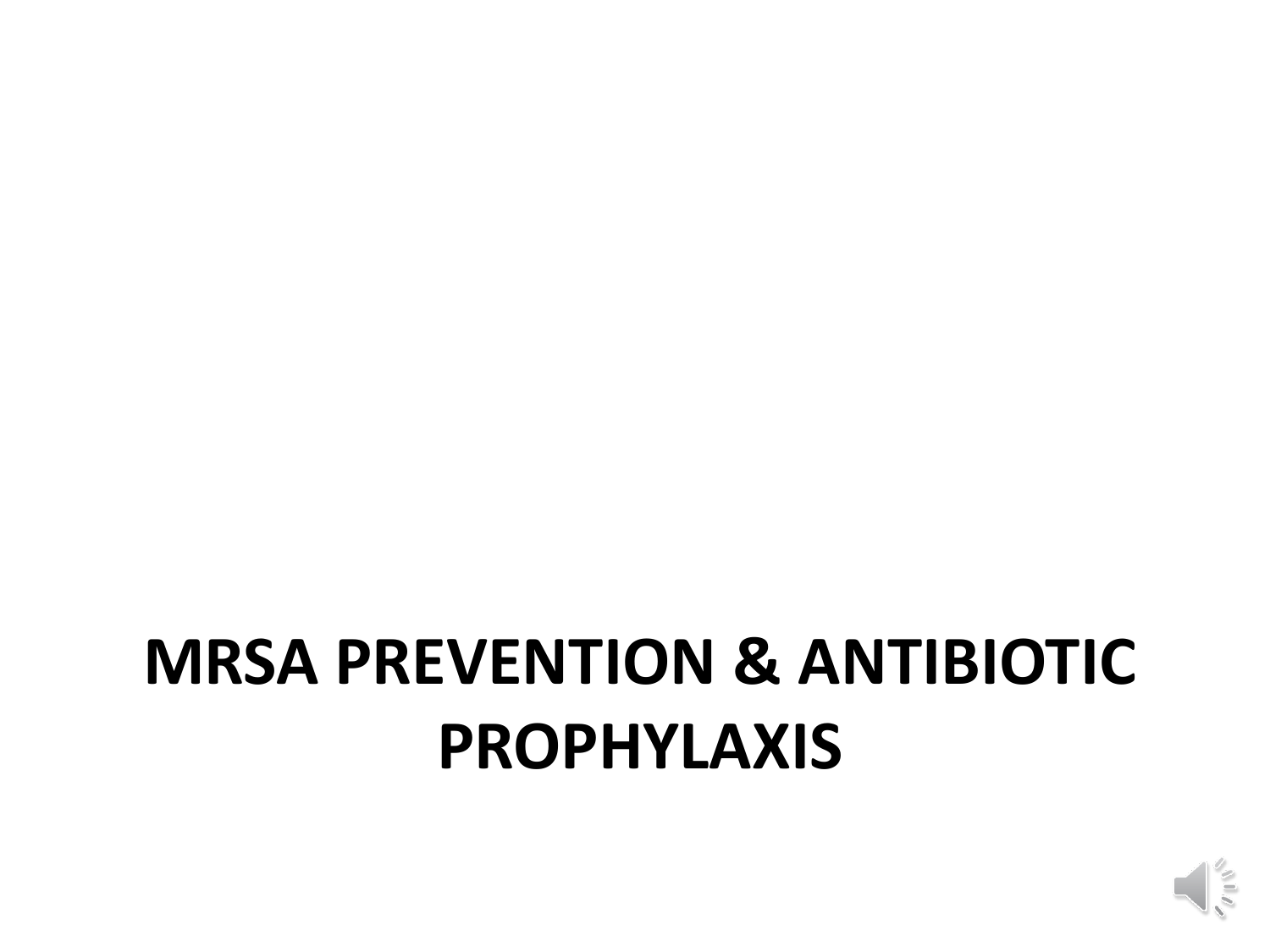

Infection Control is the discipline concerned with preventing nosocomial or healthcare associated infection. It is an essential though often under recognized and under supported part of the infrastructure of health care. Infection control and hospital epidemiology are akin to public health practice, practiced within the confines of a particular health care delivery system rather than directed at society as a whole.

Local intranet

 $\mathcal{L}$  Inf...

Per...

 $\sqrt{a}$   $\sim$   $\sqrt{a}$  Tb3%

07:33

EN <

Infection control addresses factors related to the spread of infections within the health-care setting, including prevention, monitoring/investigation of demonstrated or suspected spread of infection within a particular health-care setting, and management. It is on this basis that the common title being adopted within health care is "Infection Prevention & Control"

图 3 M., -

**图** 2 M., -

**B** Per...

**G** Micr...

### **INFECTION CONTROL UNIT**

 $66$  P  $x$ 

GF

 $615M$   $\star$ 

 $\mathbf{m}$  2 W.  $\rightarrow$ 

**A** start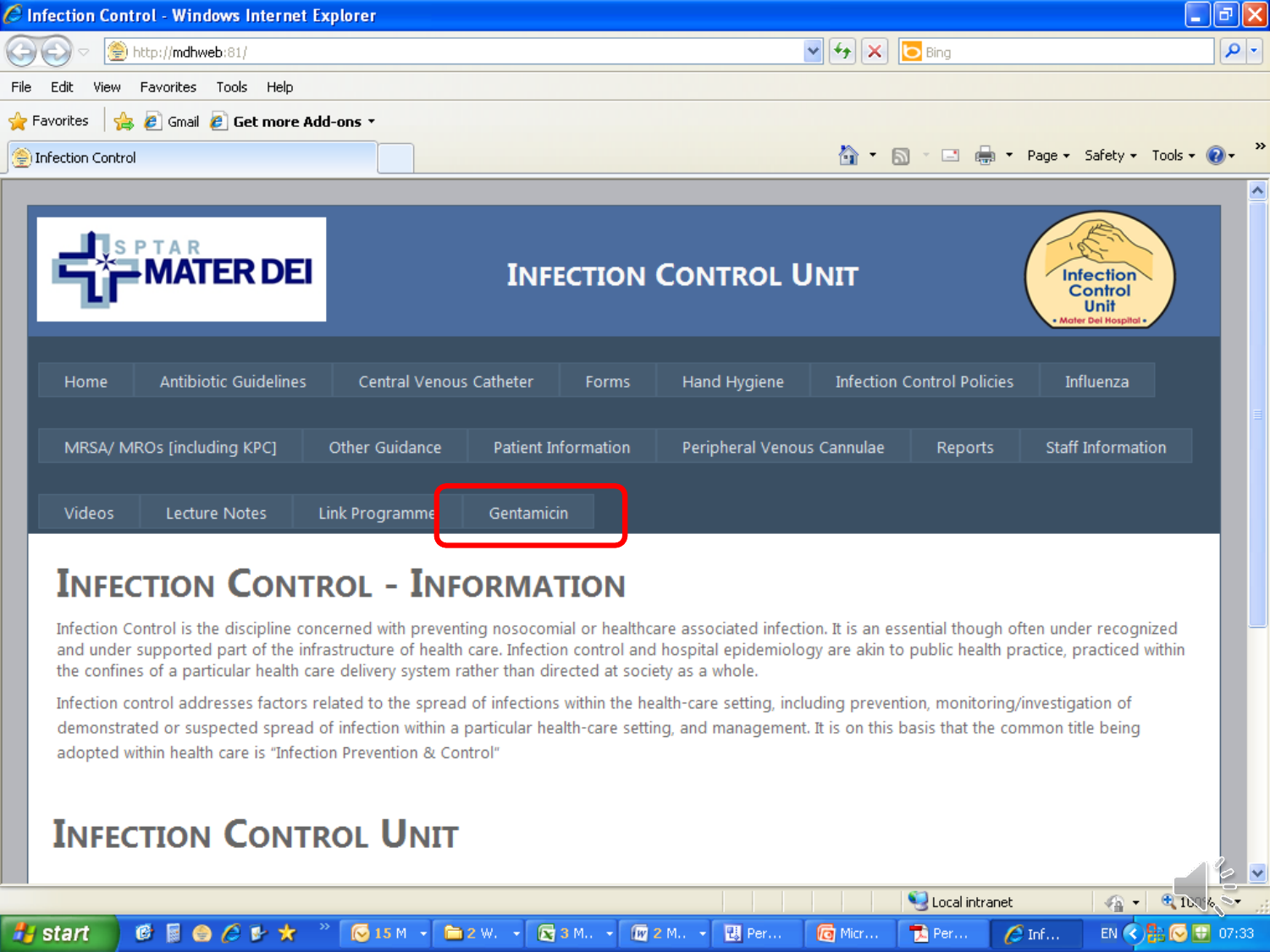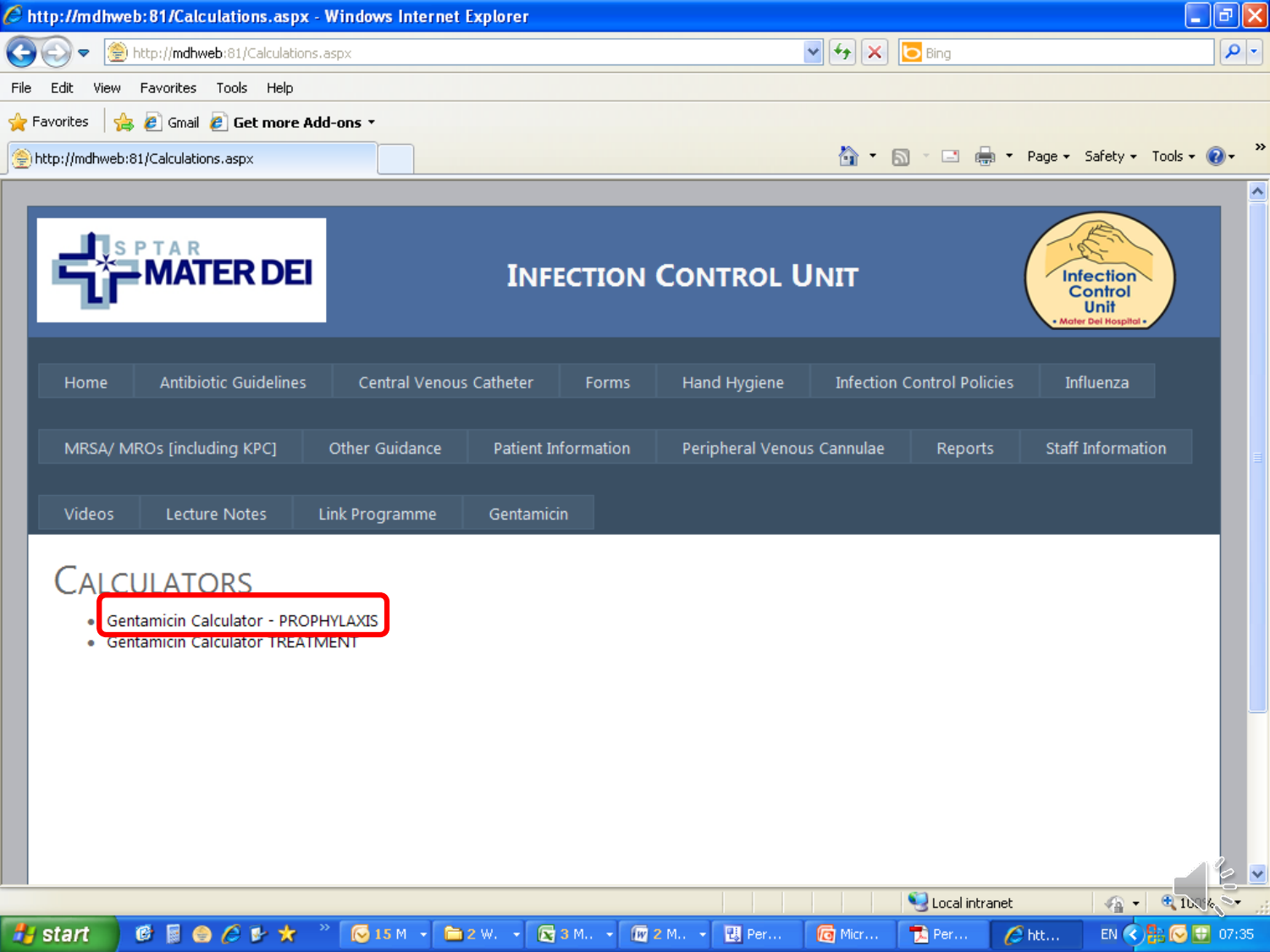| (SB                                                      |                                                                                                                                                                                        | ◪♥▾ᅊ <sub>▘</sub> ᢟᄬ╬ <sub>▘</sub> ᢟ <u></u> ◙ )▾<br>Gentamicin calculator_PROPHYLAXIS_V3 - Microsoft Excel |                    |                                                       |                                                               |      |                                      |                                                                                          |                               |                           |             |                        | σ    | <b>x</b> |
|----------------------------------------------------------|----------------------------------------------------------------------------------------------------------------------------------------------------------------------------------------|-------------------------------------------------------------------------------------------------------------|--------------------|-------------------------------------------------------|---------------------------------------------------------------|------|--------------------------------------|------------------------------------------------------------------------------------------|-------------------------------|---------------------------|-------------|------------------------|------|----------|
|                                                          | Home                                                                                                                                                                                   | Insert                                                                                                      | Page Layout        | Formulas                                              | Review<br>Data                                                |      | View<br>Developer                    |                                                                                          |                               |                           |             |                        |      | a x      |
|                                                          | Normal Page<br>Layout                                                                                                                                                                  | Iii Custom Views<br>Full Screen<br>Workbook Views                                                           | Page Break Preview | $V$ Ruler<br>$\triangledown$ Gridlines<br>Message Bar | <b>V</b> Formula Bar<br>$\triangledown$ Headings<br>Show/Hide | Zoom | 100%<br>Zoom to<br>Selection<br>Zoom | New Window - Split<br>Arrange All <b>Arrange All</b><br>El Freeze Panes v al Unhide   33 | $\mathbf{D}$<br>iat<br>Window | Save<br>Workspace Windows | Ħ<br>Switch | e,<br>Macros<br>Macros |      |          |
|                                                          | E <sub>6</sub>                                                                                                                                                                         |                                                                                                             | $-$ (a)            | $f_x$<br>$\mathsf{m}$                                 |                                                               |      |                                      |                                                                                          |                               |                           |             |                        |      |          |
|                                                          | A                                                                                                                                                                                      |                                                                                                             | в                  | С                                                     | D                                                             |      | Е                                    | F                                                                                        |                               | G                         | Н           |                        |      |          |
| 2<br>3                                                   |                                                                                                                                                                                        | <b>CREATININE CLEARANCE CALCULATOR</b>                                                                      |                    |                                                       |                                                               |      |                                      |                                                                                          |                               |                           |             |                        |      |          |
| $\overline{4}$                                           |                                                                                                                                                                                        |                                                                                                             |                    |                                                       | You only need to fill in the yellow cells                     |      |                                      |                                                                                          |                               |                           |             |                        |      |          |
| 5<br>$\frac{6}{7}$                                       | <b>Enter Gender</b>                                                                                                                                                                    |                                                                                                             |                    |                                                       |                                                               |      | m                                    | viert m or f here                                                                        |                               |                           |             |                        |      |          |
| $\frac{8}{9}$                                            | Enter Age (years)                                                                                                                                                                      |                                                                                                             |                    |                                                       |                                                               |      | 70                                   | Age in years:<br>$(18-84)$                                                               |                               |                           |             |                        |      |          |
| 10<br>11                                                 | Enter Height (cm)                                                                                                                                                                      |                                                                                                             |                    |                                                       |                                                               |      | 175                                  | Height in cm:<br>142-203                                                                 |                               |                           |             |                        |      |          |
| 12<br>$\overline{13}$                                    | Enter Weight (kg)                                                                                                                                                                      |                                                                                                             |                    |                                                       |                                                               |      | 70                                   | Weight in kg<br>$(35-200)$                                                               |                               |                           |             |                        |      |          |
| 14<br>15                                                 |                                                                                                                                                                                        |                                                                                                             |                    | Enter Serum Creatinine (µmol/L)                       |                                                               |      | 75                                   | If value <15 µmol/L<br>use 15 as your value                                              |                               |                           |             |                        |      |          |
| 16                                                       |                                                                                                                                                                                        |                                                                                                             |                    |                                                       |                                                               |      |                                      |                                                                                          |                               |                           |             |                        |      |          |
| 17                                                       | Ideal body weight (kg)                                                                                                                                                                 |                                                                                                             |                    |                                                       |                                                               |      | 71                                   |                                                                                          |                               |                           |             |                        |      |          |
|                                                          | 18 Weight for calculation (kg)                                                                                                                                                         |                                                                                                             |                    |                                                       |                                                               |      | 70                                   |                                                                                          |                               |                           |             |                        |      |          |
|                                                          | 19 Creatinine clearance (mL/min)                                                                                                                                                       |                                                                                                             |                    |                                                       |                                                               |      | 80.4                                 |                                                                                          |                               |                           |             |                        |      |          |
|                                                          | Value to look for in the table below for: Creatinine<br>20 clearance (mL/min)                                                                                                          |                                                                                                             |                    |                                                       |                                                               |      | >50                                  |                                                                                          |                               |                           |             |                        |      |          |
|                                                          | $_{21}$ Value to look for in the table below for: Weight (kg)                                                                                                                          |                                                                                                             |                    |                                                       |                                                               |      | 70-80                                |                                                                                          |                               |                           |             |                        |      |          |
| $\frac{22}{14}$ + + + Calculator<br><b>Kill</b><br>Ready |                                                                                                                                                                                        |                                                                                                             |                    |                                                       |                                                               |      | $14$ $m$                             |                                                                                          |                               |                           | $\Theta$    | ∪                      | ट्टा |          |
|                                                          | Ⅲ Ⅲ 100%<br>EN 3 3 5 5 07:32<br>Perma<br><b>H</b> start<br>$C$ $C$ $C$ $V$ $X$<br>$\bullet$ 15 M $\rightarrow$<br>■2 Wi →<br>图 3 Mi -<br>图 2 Mi →<br><b>C</b> Micros<br><b>國</b> Perma |                                                                                                             |                    |                                                       |                                                               |      |                                      |                                                                                          |                               |                           |             |                        |      |          |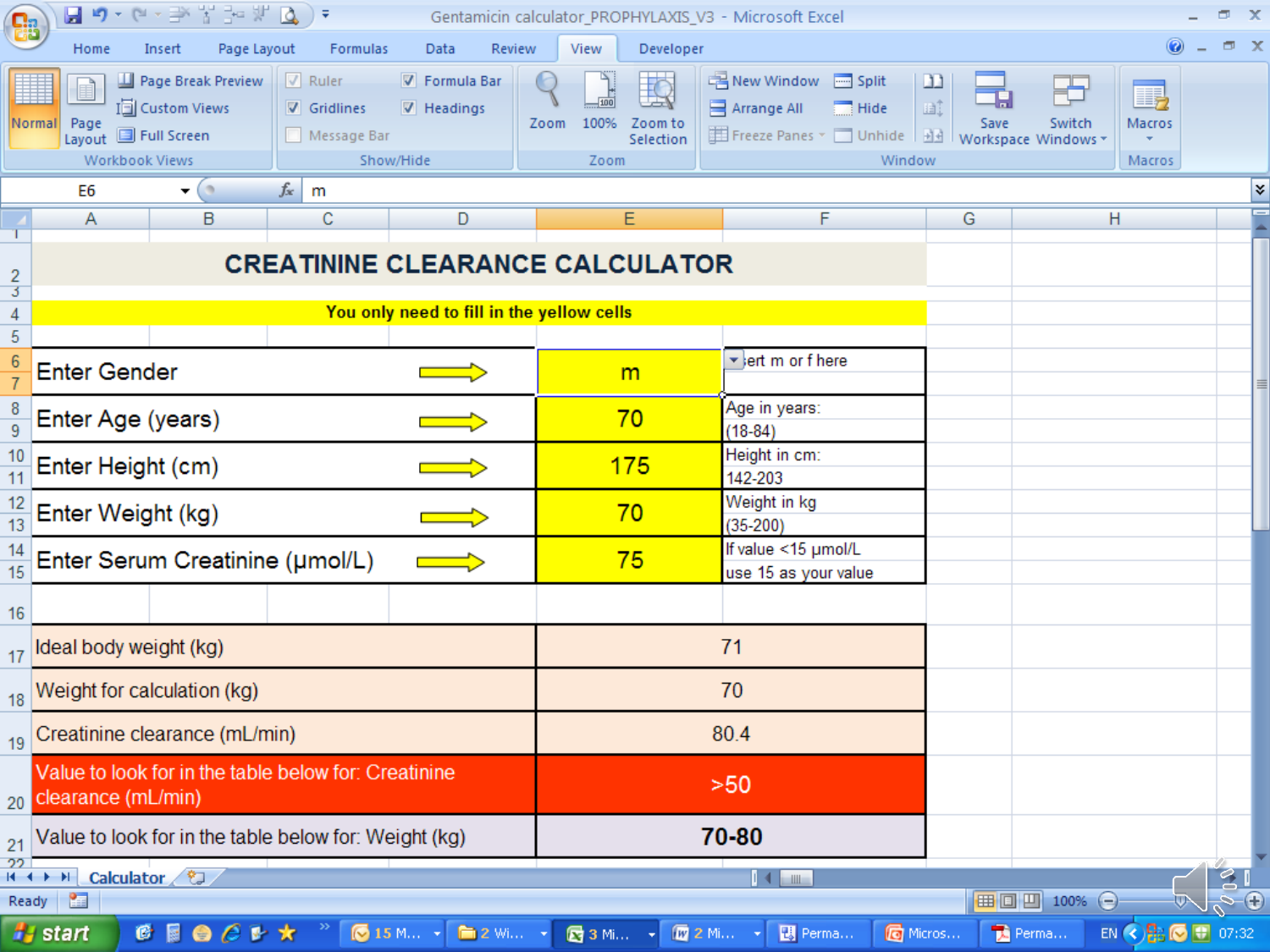# Temporary pacemakers

- No different from a central venous catheter
	- Actually lower risk because they do not possess a lumen
- Antibiotic prophylaxis is not used as a routine in **CVC<sub>S</sub>** 
	- No rationale to use it for temporary pacemakers
	- Possible exception would be a known MRSA who has not been previously decolonised
		- Discuss with IC
- Option to apply mupirocin/silver sulphadiazine to the exit site for the duration of time that the temporary pacemaker is in place.

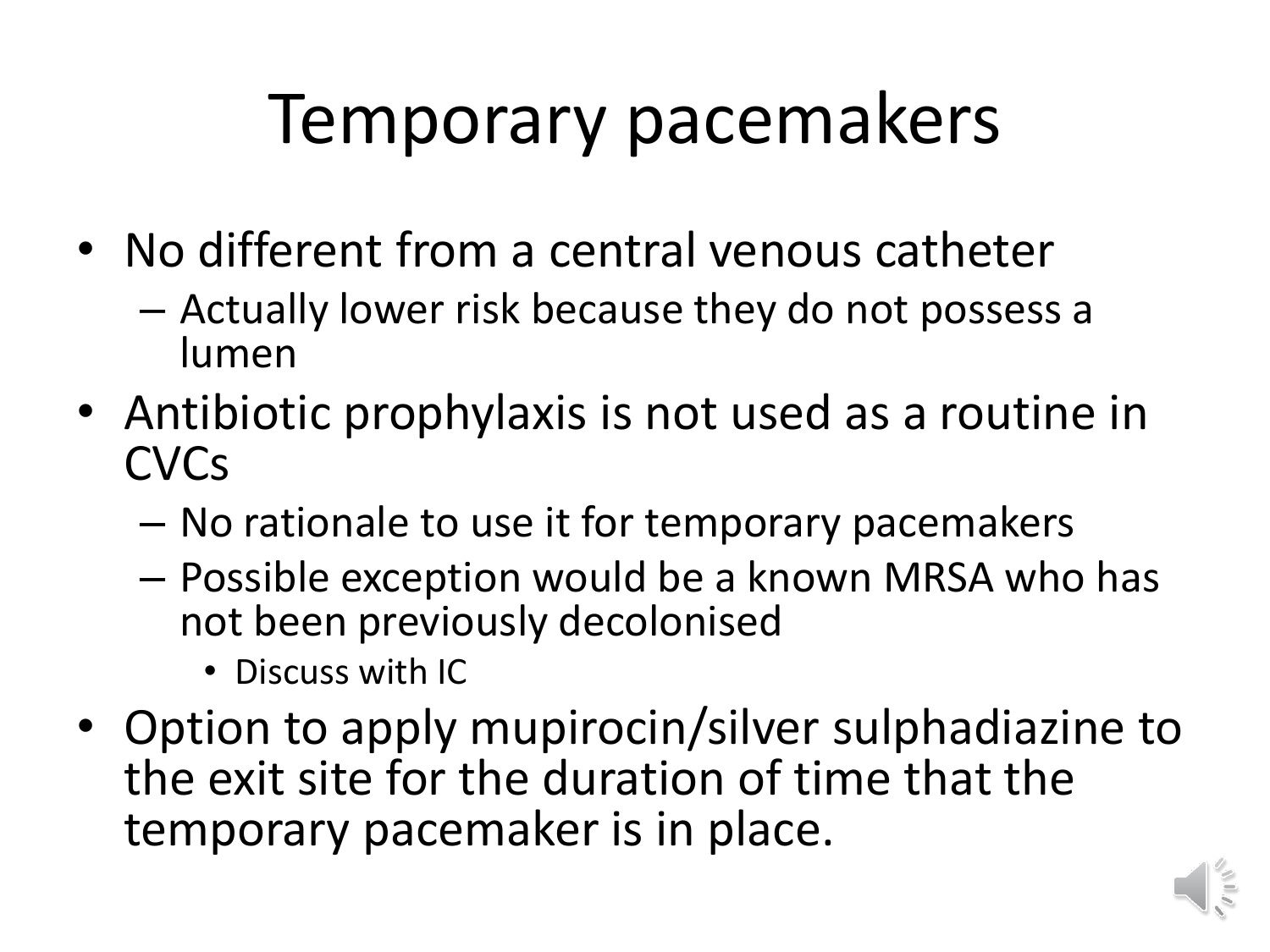# **Post-op Wound care**

- Clean suture lines are to be cleansed using 0.9% saline for wounds using a strict aseptic technique. No disinfectant is required.
- Suture line can be left uncovered once healed; wounds should not be kept covered as it increases risk for infection.
- Infected pacemaker wounds are to be cleansed using an antiseptic such as Prontosan or aqueous povidone iodine. The antiseptic should be left on the wound for 10 minutes and then dried.
	- Afterwards an antiseptic dressing should be applied on the wound.
	- Advice on which dressing to use can be sought from the Tissue Viability Nurses.
- A serum creatinine should be taken at the first post-op visit in patients who were given gentamicin prophylaxis during the operation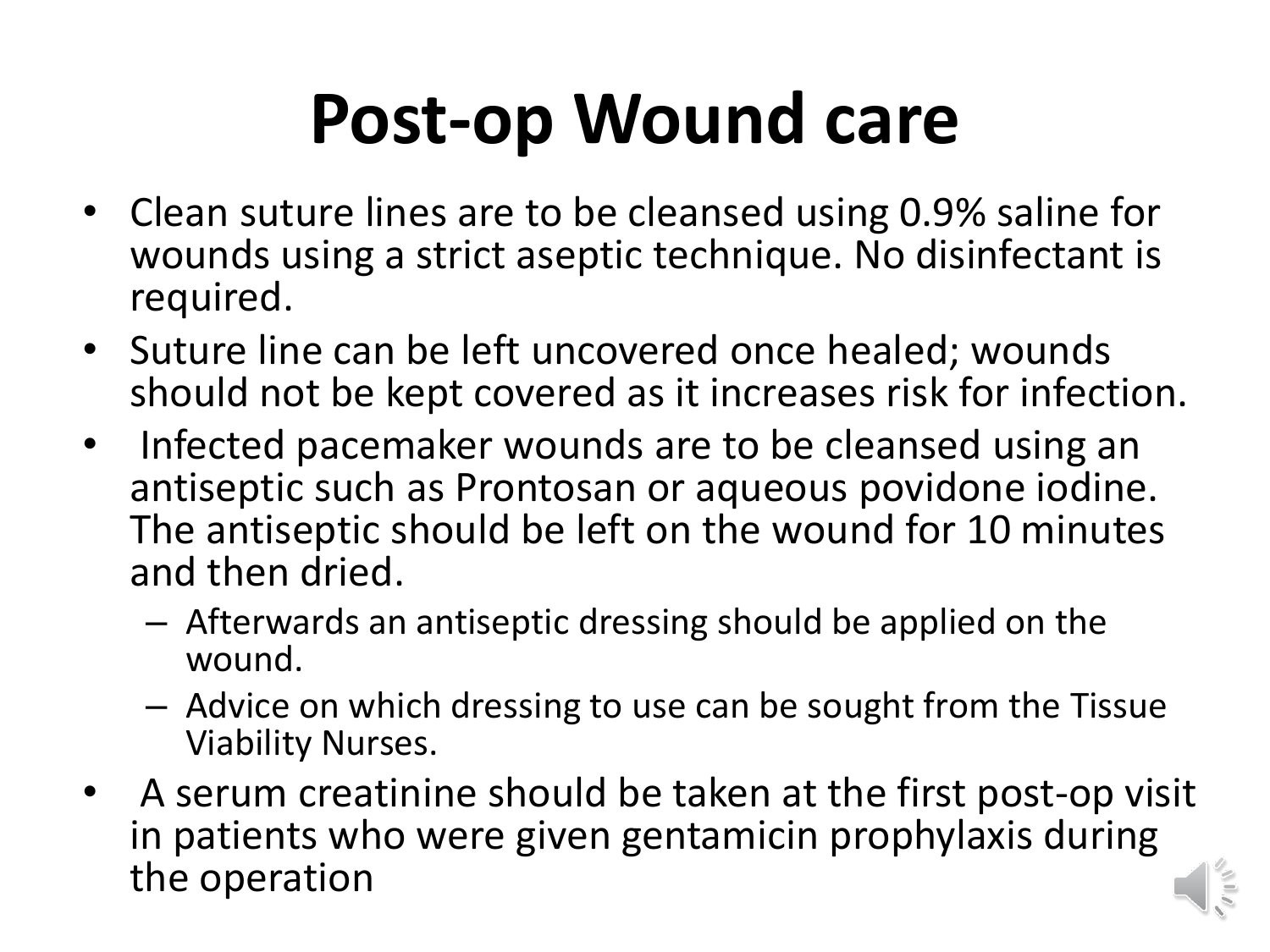# Pacemaker infections

### **Notification:**

• Every suspected case of pacemaker infection should be notified to the Infection Control Department and recorded on the appropriate Cardiac Catheterization Suite database.

#### **Investigations:**

- All patients should have at least 2 sets of blood cultures drawn at the initial evaluation before prompt initiation of antimicrobial therapy for pacemaker infection.
- When the pacemaker is explanted:
	- aspirate pus with a 2 mL syringe, collecting as little air as possible in the syringe, and replace needle with a sterile cap. Send immediately to the laboratory and request both *Culture & Sensitivity* as well as direct *Gram stain*.
	- In addition specimens of generator-pocket tissue as well as lead-tip should be obtained and sent.
- Patients with suspected pacemaker infection who either have positive blood cultures or who have negative blood cultures but have had recent antimicrobial therapy before blood cultures were obtained, should undergo trans-oesophageal echocardiogram (TOE) for pacemaker infection or valvular endocarditis.